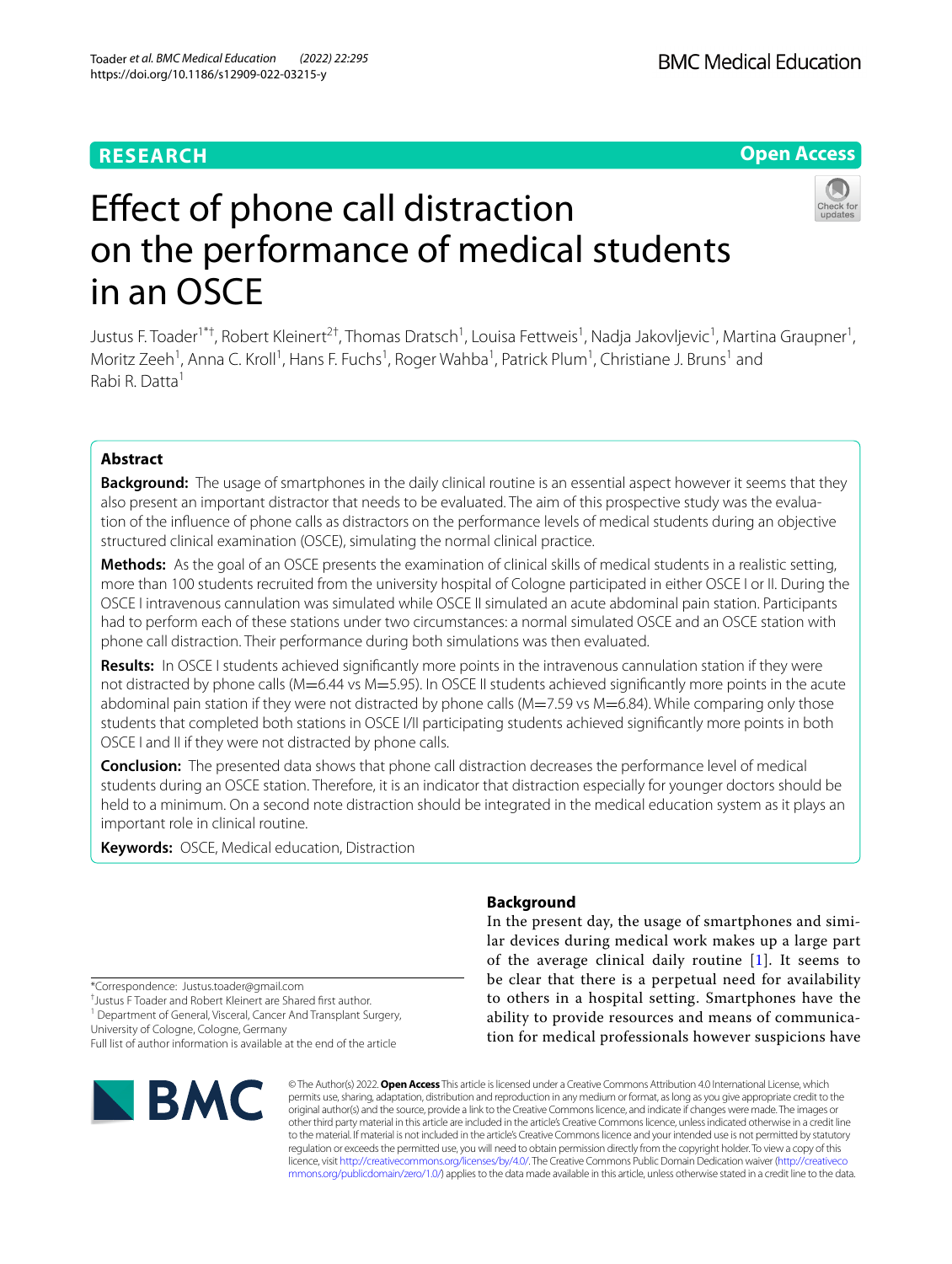been raised on its potential to cause distractions and disruptions on one's performance. This specifically leads to speculation over the impact smartphones have in the daily clinical routine. To what extent do smartphones interfere with cognitive capacity, concentration and even clinical performance?

Multiple studies have discussed the influence and effects of cell phones during different tasks, for example driving, where in those using phones, the driver performance showed to be significantly decreased and the distraction increased [[2\]](#page-8-1). The mere presence of one's own smartphone was shown to adversely affect cognitive capacity  $[3]$ . A study evaluating the distraction of phone calls during a laparoscopic surgery performed by novice surgeons was published in 2017. It showed that phone calls during laparoscopic surgery have a negative effect on the performance of the novice surgeons, which made significantly more surgical and cognitive errors [\[4](#page-8-3)]. It is of importance to investigate whether phone calls during clinical routine distract doctors, especially those of inexperience and possibly cause them to produce more mistakes.

Consequently, the question arises whether the unrestricted accessibility by telephone affects medical staff in the daily work. Testing of such a correlation is difficult due to ethical restrictions. Hence we conducted an experiment in a predefined and valid environment: Objective structured clinical examinations (OSCEs) have shown to be valid and reliable examination methods for medical students that evaluate clinical tasks and simulate daily practice [[5\]](#page-8-4). An OSCE is a realistic simulation of a daily situation doctors encounter during medical practice, such as inserting an intravenous cannula or performing a general examination. It earned its value as a means to evaluate the practical abilities and skills of medical students [[5](#page-8-4), [6](#page-8-5)].

The aim of this study is to evaluate the influence of phone calls as distractors on the performance levels of medical students during an OSCE, simulating the normal clinical practice.

## **Material and Methods**

## **Ethics and Data management**

Ethics Committee approval was obtained before the study (Ethics Committee, University of Cologne) and the current study adheres to the criteria of our local ethics committee (No. 19-1327). Written informed consent was given by all participants before study inclusion. All data were anonymized before analyses and stored according to the data management requirements by our local Ethics Committee.

## **Participants OSCE I and OSCE II**

All students were recruited at the University Hospital of Cologne. One hundred and sixty-one medical students (76 male, 85 female; mean age  $= 23.7$ , age range: 20–33) participated in the study as part of their OSCE I examination.

One hundred and forty-seven medical students (61 male, 86 female; mean age  $= 25.7$ ; age range:  $22-43$ ) participated in the study as part of their OSCE II examination.

## **General Description of OSCE**

The goal of an OSCE is to examine the clinical skills of medical students in a realistic setting. It takes part in semester 1 and 5. In OSCE I, students completed a total of 8 stations. In OSCE II, students completed a total of 14 stations. The general procedure was the same in both OSCEs. At the beginning of the OSCE, students were all instructed to wait in front of one of 8 (OSCE I) or 14 (OSCE II) rooms. Pasted to the door of each room was a short description of the patient in each room and the task to be performed. Then, an alarm would ring to mark the start of the OSCE. Students then had one minute to read the instructions pasted to the door. After one minute, a second alarm would ring to signal students to enter the room. Students then had fve minutes to complete the task in the room. After fve minutes had passed, another alarm signalled students that they now had one minute to leave the room and read the instructions in front of the next room.

#### **Design and Materials OSCE I**

In the OSCE I examination, the efect of phone call distraction on the performance in the intravenous cannulation station was analysed. In the intravenous cannulation station, students had to frst assemble all the materials needed for an intravenous cannulation, perform the cannulation, and then start an intravenous therapy. Table [1](#page-2-0) lists all the correct steps students needed to perform and the amount of points awarded for each step. A total of 10 points could be earned if all steps were performed correctly. Partial points were also awarded.

To investigate the efect of phone call distraction, the intravenous cannulation station was completed twice: once with and once without phone call distraction. The order of the two stations was randomized. Thus, 50.0% of students frst completed the station with phone call distraction and 50.0% of students frst completed the station without phone call distraction.

In the regular OSCE station, students performed the task without interruption. In the phone call distraction condition, students were interrupted twice by a phone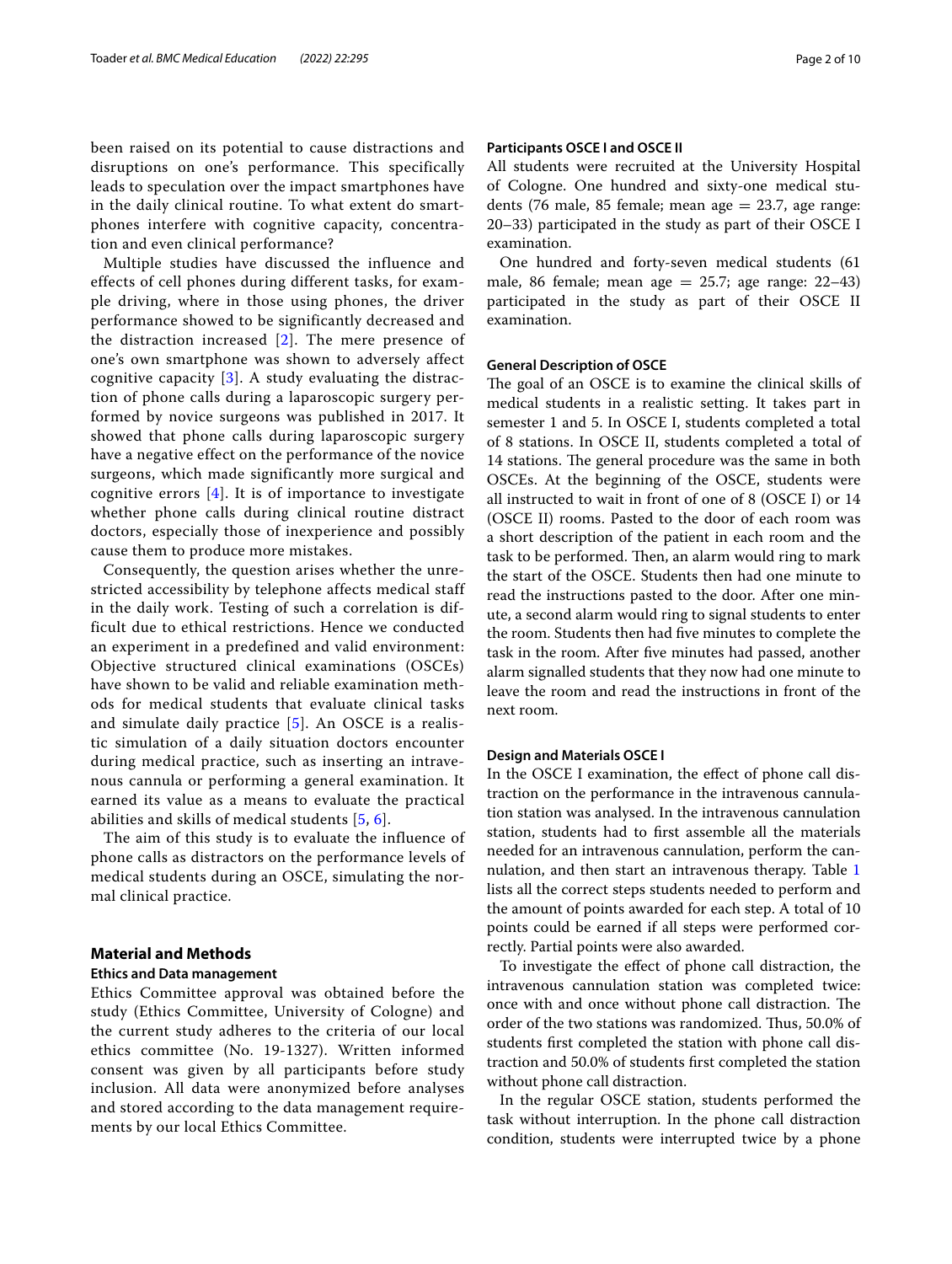<span id="page-2-0"></span>**Table 1** Correct steps to be performed in the intravenous cannulation station and the points awarded for each step

| Step                                                                                      | Correct | <b>Partial</b> |
|-------------------------------------------------------------------------------------------|---------|----------------|
| Assembling Materials                                                                      |         |                |
| Peripheral venous cathether                                                               | 0.16    |                |
| Tourniquet                                                                                | 0.16    |                |
| Alcohol                                                                                   | 0.16    |                |
| Band-aid                                                                                  | 0.16    |                |
| Swab                                                                                      | 0.16    |                |
| Sharps container                                                                          | 0.20    |                |
| Putting on gloves<br>(partial if hand disinfection missing)                               | 1.0     | 0.5            |
| Putting on the tourniquet<br>(partial if kept on for too long)                            | 0.5     | 0.25           |
| Taking off the tourniquet<br>(partial if taken off after needle has been removed)         | 0.5     | 0.25           |
| Cleaning the patient's skin with alcohol                                                  | 0.5     |                |
| Letting the alcohol dry for 30 seconds                                                    | 0.5     |                |
| Inserting the needle<br>(partial if only successful on second try)                        | 0.5     | 0.25           |
| Sterile insertion of the needle                                                           | 0.5     | 0.25           |
| Disposing the needle into the sharps container<br>(partial if needle is placed on a tray) | 1.0     | 0.5            |
| Fixing the catheter in place                                                              | 1.0     |                |
| Starting the intravenous therapy                                                          | 1.0     |                |
| Informing the patient about the procedure                                                 | 0.5     |                |
| Performing all steps in a structured manner                                               | 1.0     |                |
| Sanitizing the hands after the procedure has been completed                               | 0.5     |                |

call. In the regular OSCE station, students had one minute to read the instructions pasted to the door and fve minutes to complete the task. To account for the time lost due to the two phone calls, students in the phone call distraction condition were instructed to immediately enter the room after they had fnished reading the instructions and to not wait for the second alarm. Because most students took only around thirty seconds to read the instructions, this left students with around five minutes and thirty seconds to complete the task in the phone call distraction condition.

Upon entering the room, students were handed a mobile phone and students then started to assemble the materials for the intravenous cannulation. Thirty seconds after the second alarm, the phone rang for the frst time. On the other side was an actor playing a nurse: "Here is nurse X. Patient Mr./Ms. X, who is supposed to undergo surgery tomorrow, has a blood glucose level of X. He/ she is feeling well. I am just calling to tell you that I will administer insulin according to standard protocol." If students had further questions, they were assured that this was standard protocol and the nurse quickly ended the conversation. Students then continued to perform the intravenous cannulation. Three different names were used for the patient (Fischer, Weber, or Mutlu). The blood glucose level was also slightly varied for each call.

Two minutes after the second alarm, the phone rang for the second time. This time, an actor playing an attending was on the other side: "Here is attending Mr./Ms. X. Anesthesiology wants to know the blood glucose level of the patient who is due for surgery tomorrow. What is the name of the patient and what is the blood glucose level?" If the student was unable to answer the questions, the attending told the student that he/she was going to call someone else to get the information. Students then continued to complete the OSCE station without interruption.

## **Design and Materials OSCE II**

In the OSCE II examination, the efect of phone call distraction on the performance in the acute abdominal pain station was analysed. In the acute abdominal pain station, students had to take the medical history of a patient with acute abdominal pain, perform a physical exam, and make a correct diagnosis. Three different diseases were portrayed by the actors: acute cholecystitis, acute diverticulitis, or acute appendicitis.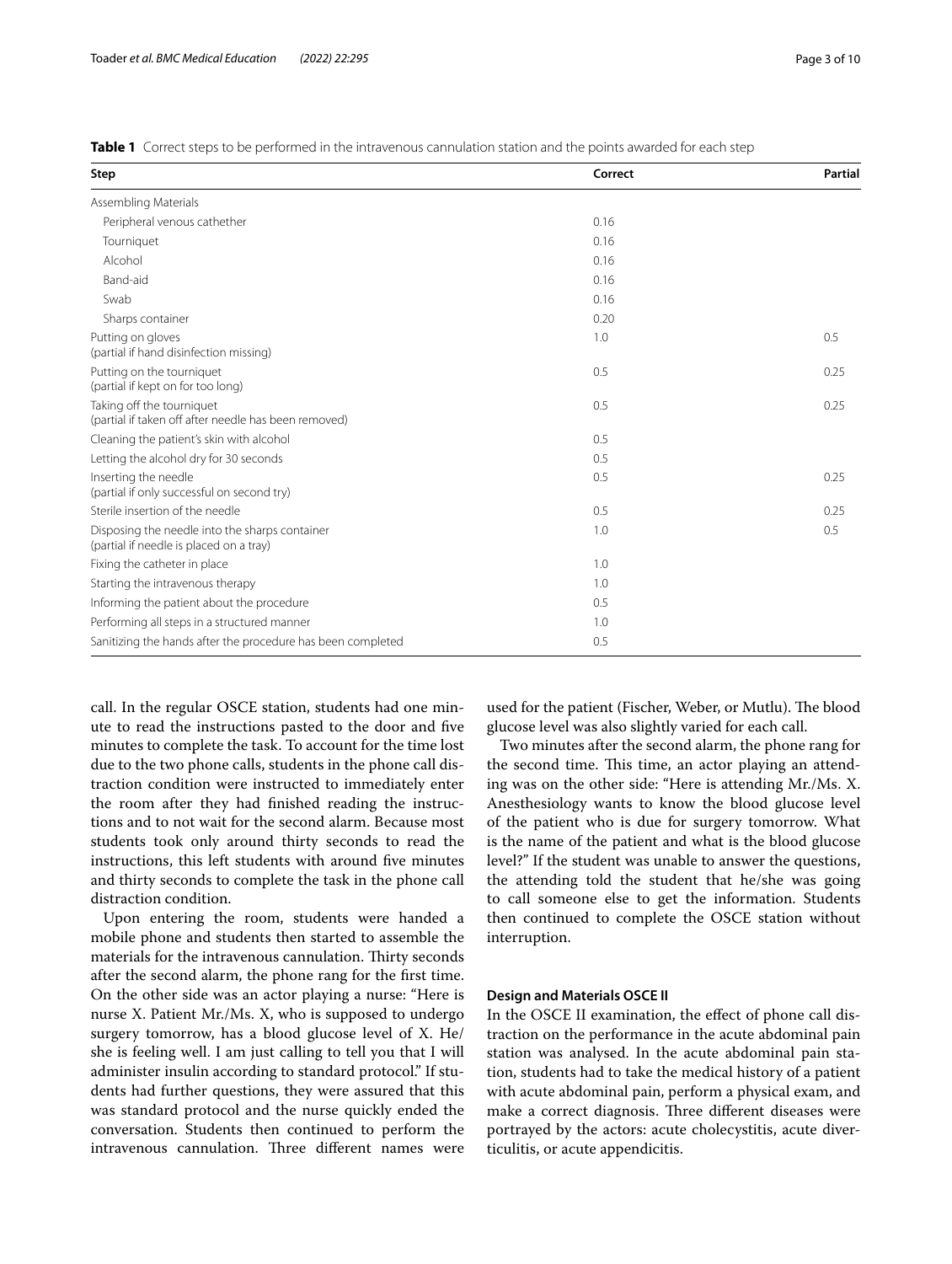Table [2](#page-3-0) lists all the correct steps students needed to perform and the amount of points awarded for each step. Again, a total of 10 points could be earned if all steps were performed correctly. Partial points were also awarded.

To investigate the efect of phone call distraction, the acute abdominal pain station was completed twice: once with and once without phone call distraction. The order of the two stations was randomized. Thus, 43.5% of students frst completed the station with phone call distraction and 56.5% of students frst completed the station without phone call distraction. To ensure that students never completed the same scenario twice in a row, a different scenario was chosen for the second time a student completed the station. For example, if a student had to examine a patient with acute cholecystitis in the phone call distraction condition, the same student had to examine a patient with acute appendicitis in the regular OSCE station without distraction.

In the regular OSCE station, students performed the task without interruption. In the phone call distraction condition, students were interrupted twice by a phone call. The content of the phone calls was the same as in the OSCE I.

Upon entering the room, students were handed a mobile phone and students then started to talk to the patient. Ninety seconds after the second alarm, the phone rang for the frst time. In the frst call, a nurse informed students about the name and blood glucose levels of a patient and asked whether it was okay to administer insulin. Three different names were used for the patient (Fischer, Weber, or Mutlu). The blood glucose level was also slightly varied for each call.

After the call, students proceeded to talk to the patient. Three minutes after the second alarm, the phone rang for the second time. In the second call, an attending asked the students for the name and blood glucose levels of the patient. Students could then complete the OSCE station without interruption.

## **Procedure OSCE I and OSCE II**

One week before their OSCE examination, students attended a lecture explaining the details of this year's OSCE examination. At the lecture, students were also informed about this study. At the end of the lecture, students gave written informed consent to participate in the study and completed a questionnaire with several demographic questions. Because only 8 (OSCE I) or 14 (OSCE II) students could participate in one session at the same time, both OSCE I and OSCE II were spread out over multiple sessions on several days. Students were assigned to their sessions by the university and arrived for their sessions one hour earlier to check-in. After a short introduction, students then put on their white coats and waited for their session to begin. Students then completed all the OSCE stations in their session, which took

<span id="page-3-0"></span>**Table 2** Correct steps to perform in the acute abdominal pain station and the points awarded for each step

| Step                                                                                                     | Correct | Partial |
|----------------------------------------------------------------------------------------------------------|---------|---------|
| Medical History                                                                                          |         |         |
| Pain (where, how, when, why)                                                                             | 1.0     | 0.5     |
| Vegetative Symptoms (nausea, vomiting, fever, bowel movements)                                           | 1.0     | 0.5     |
| Prior medical history (prior illnesses, prior operations)                                                | 1.0     | 0.5     |
| Medications and allergies                                                                                | 1.0     | 0.5     |
| Physical Examination                                                                                     |         |         |
| Correct positioning of the patient                                                                       | 0.8     |         |
| Inspection (verbalizing the results)                                                                     | 0.8     |         |
| Auscultation of the abdomen in all four quadrants                                                        | 0.8     |         |
| Percussion of the abdomen                                                                                | 0.8     |         |
| Palpation of the abdomen (starting in a non-painful region)                                              | 0.4     |         |
| Signs (depending on the scenario)                                                                        | 0.4     |         |
| Diverticulitis: rebound tenderness                                                                       |         |         |
| Cholecystitis: Murphy's sign                                                                             |         |         |
| Appendicitis: Blumberg's sign                                                                            |         |         |
| Diagnosis                                                                                                |         |         |
| Naming the correct diagnosis and further diagnostic steps                                                | 1.0     | 0.5     |
| Communication                                                                                            |         |         |
| Communication with the patient (professional behavior, clear communication, showing empathy,<br>hygiene) | 1.0     | 0.5     |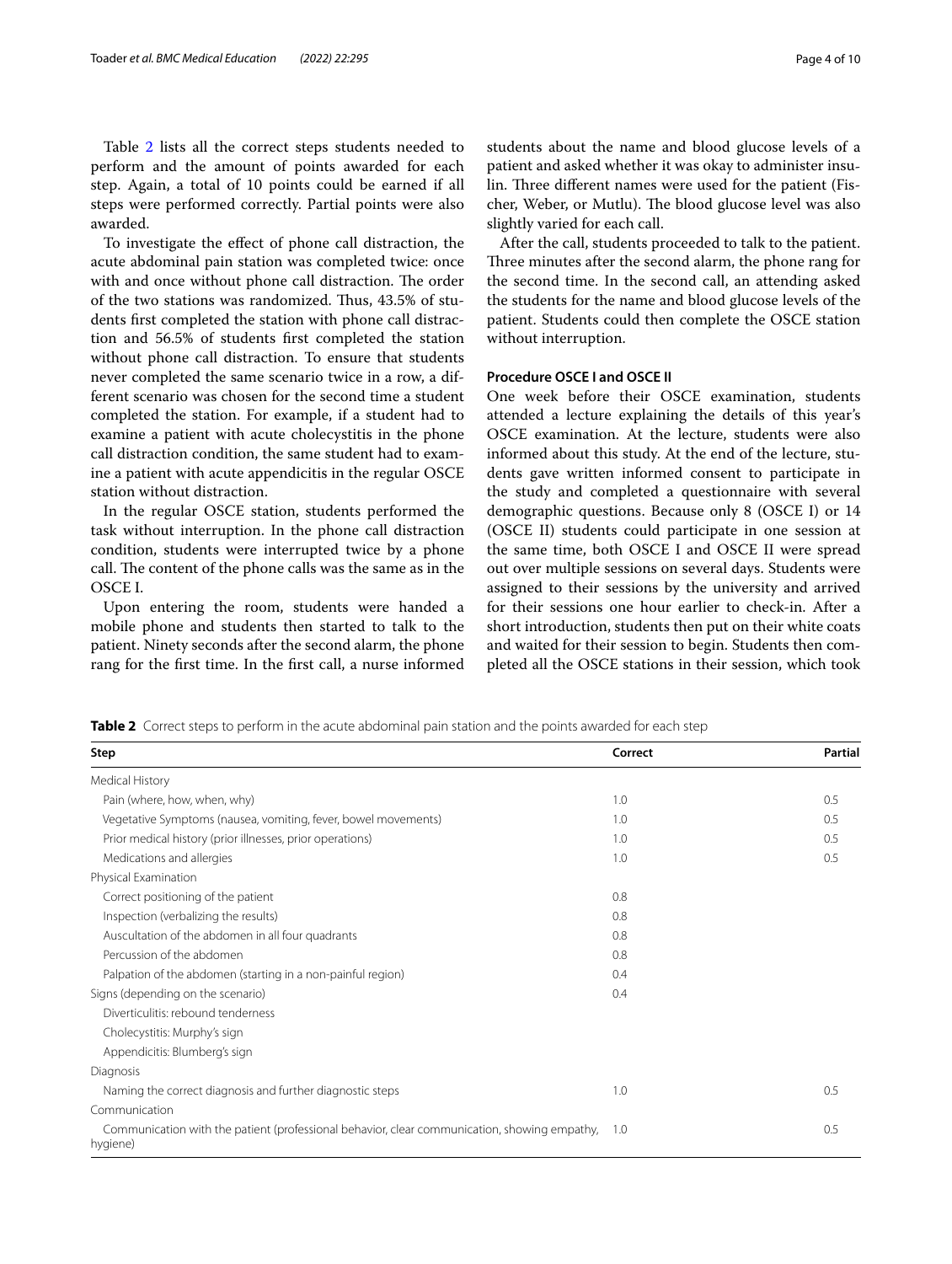around 60 minutes (OSCE I) or 90 minutes (OSCE II), respectively. The OSCE stations of this study were mixed in between the regular OSCE stations and were arranged so that students never completed the same station twice in a row. In the OSCE I, the station with phone call distraction and the regular OSCE station were separated by three other OSCE stations. In the OSCE II, the OSCE station with phone call distraction and the regular OSCE station were separated by either fve or seven other OSCE stations. After students had completed all OSCE stations, a pre-taped applause signalled the end of the OSCE. Students who had successfully completed OSCE I received a certifcate with detailed feedback about their OSCE performance immediately after OSCE I. Students who had successfully completed OSCE II received an email with detailed feedback several days after the OSCE.

#### **Scoring**

Based on the checklists in Tables [1](#page-2-0) and [2,](#page-3-0) the performance of the students was rated by examiners in the room. In addition to the checklist, the examiners also recorded whether the students correctly remembered the name of the patient in the second phone call and whether they could correctly reproduce the patient's blood glucose level. Also, examiners noted whether students completed the station in the given time limit.

#### **Actors and Mannequin**

In the OSCE I, students performed the intravenous cannulation on a mannequin. In the OSCE II, the three diseases (acute appendicitis, acute cholecystitis, and acute diverticulitis) were portrayed by professional actors who had been specifcally coached in portraying the diseases for the OSCE examination.

## **Statistical analysis**

A statistical power analysis was performed for sample size estimation for the randomized controlled experiment with the medical students. With an alpha = .05 and power  $=$  .80, the projected sample size needed to detect a medium efect (Cohen's d of 0.5) for the within-group comparisons was  $N = 34$  (GPower 3.1). Data were analysed using the Statistical Package for the Social Sciences (SPSS, Version 25; IBM, 2017). Comparisons were conducted using *t* tests.

## **Results**

## **Efect of Phone Call Distraction**

To test whether medical students performed worse in the OSCE when they were distracted by the phone call, we compared the points achieved in the regular OSCE station with the points achieved in the OSCE station with phone call distraction using paired *t* tests.

In the OSCE I, there was a signifcant diference in the number of points between the regular OSCE station ( $M = 6.44$ ,  $SD = 1.77$ ) and the OSCE station with phone call distraction (*M* = 5.95, *SD* = 1.69),  $t(160)$  $= 2.96, p = .004, d = 0.23, indicating that students$ achieved more points in the intravenous cannulation station if they were not distracted by the phone calls. Table [3](#page-5-0) shows the differences between both groups for all individual items on the OSCE checklist. As the results show, students in the phone call distraction condition scored signifcantly less points with regard to assembling materials, putting on gloves and the tourniquet, and inserting the needle.

In the OSCE II, there was also a signifcant diference in the number of points between the regular OSCE station ( $M = 7.59$ ,  $SD = 1.20$ ) and the OSCE station with phone call distraction ( $M = 6.84$ ,  $SD = 1.23$ ),  $t(146) =$ 6.55,  $p < .001$ ,  $d = .55$ , indicating that students achieved more points in the acute abdominal pain station if they were not distracted by the phone calls. Table [4](#page-6-0) shows the diferences between both groups for all individual items on the OSCE checklist. As the results show, students in the phone call distraction condition scored signifcantly less points with regard to taking the prior medical history (including medications and allergies), inspection, auscultation, percussion. Only with regard to correct positioning did students in the phone call distraction condition score more points.

To account for the fact that the phone calls took away time from the students to complete the OSCE station, students were given more time to complete the OSCE station in the phone call distraction condition. However, to ensure that the diference in points between the phone call distraction condition and the regular condition was not due to the fact that students were not able to fnish the OSCE station in the given time and therefore achieved less points, we compared the number of students who were not able to fnish the OSCE stations between both conditions. In the OSCE I, 75.8% of students (122 of 161) did not fnish the regular OSCE station and 75.8% of students (122 of 161) did not fnish the OSCE station with phone call distraction. In the OSCE II, 14.3% of students (21 of 147) did not fnish the regular OSCE station and 23.1% of students (34 of 147) did not fnish the OSCE station with phone call distraction.

In the OSCE I, analysing only the students who completed both stations ( $n = 13$ ), there was a significant diference in the number of points between the regular OSCE station ( $M = 8.48$ ,  $SD = 0.89$ ) and the OSCE station with phone call distraction ( $M = 7.39$ ,  $SD = 0.91$ ),  $t(12) = 3.84, p = .002, d = 1.07$ , indicating that students achieved more points in the intravenous cannulation station if they were not distracted by the phone calls.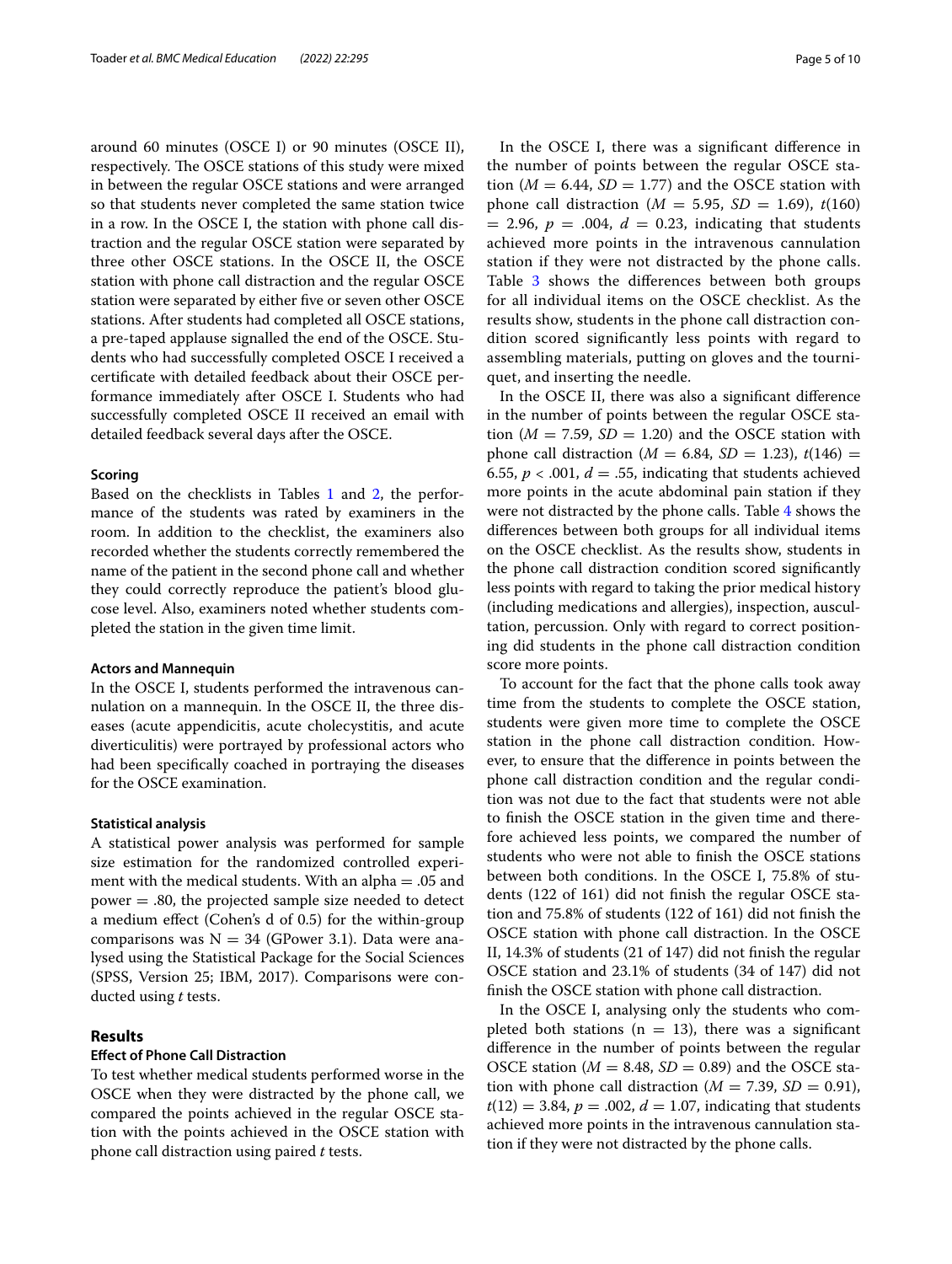<span id="page-5-0"></span>

| Table 3 Differences in the number of points achieved in the OSCE station with and without phone call distraction. Negative values |  |  |
|-----------------------------------------------------------------------------------------------------------------------------------|--|--|
| indicate less points in the OSCE station with phone call distraction.                                                             |  |  |

| Step                                                                                      | Mean<br><b>Difference</b> | p      |
|-------------------------------------------------------------------------------------------|---------------------------|--------|
| Assembling Materials                                                                      |                           |        |
| Peripheral venous cathether                                                               | $-0.00199$                | .158   |
| Tourniquet                                                                                | $-0.01292$                | .001   |
| Alcohol                                                                                   | $-0.01391$                | < .001 |
| Band-aid                                                                                  | 0.00099                   | .797   |
| Swab                                                                                      | $-0.01491$                | .002   |
| Sharps container                                                                          | $-0.0248$                 | .002   |
| Putting on gloves<br>(partial if hand disinfection missing)                               | $-0.0776$                 | .01    |
| Putting on the tourniquet<br>(partial if kept on for too long)                            | $-0.0295$                 | .016   |
| Taking off the tourniquet<br>(partial if taken off after needle has been removed)         | $-0.02019$                | .366   |
| Cleaning the patient's skin with alcohol                                                  | $-0.0124$                 | .451   |
| Letting the alcohol dry for 30 seconds                                                    | $-0.0186$                 | .181   |
| Inserting the needle<br>(partial if only successful on second try)                        | $-0.06832$                | .001   |
| Sterile insertion of the needle                                                           | $-0.0155$                 | .494   |
| Disposing the needle into the sharps container<br>(partial if needle is placed on a tray) | $-0.0683$                 | .144   |
| Fixing the catheter in place                                                              | $-0.0373$                 | .436   |
| Starting the intravenous therapy                                                          | 0.0031                    | .942   |
| Informing the patient about the procedure                                                 | $-0.0311$                 | .114   |
| Performing all steps in a structured manner                                               | $-0.0342$                 | .26    |
| Sanitizing the hands after the procedure has been completed                               | $-0.0124$                 | .451   |

In the OSCE II, analysing only the students who completed both stations ( $n = 101$ ), there was a significant diference in the number of points between the regular OSCE station ( $M = 7.61$ ,  $SD = 1.16$ ) and the OSCE station with phone call distraction ( $M = 6.92$ ,  $SD =$ 1.23),  $t(100) = 5.21$ ,  $p < .001$ ,  $d = 0.53$ , indicating that students achieved more points in the acute abdominal pain station if they were not distracted by the phone calls. We therefore conclude that the diference between the regular OSCE stations and the OSCE stations with phone call distraction was not due to the fact that students were not able to fnish the OSCE station in the phone call distraction condition.

In the OSCE II, students gathered the medical history of the patient and performed a physical exam. There was a signifcant diference in the number of points for taking of the medical history between the regular OSCE station ( $M = 2.77$ ,  $SD = 0.76$ ) and the OSCE station with phone call distraction ( $M = 2.44$ ,  $SD = 0.80$ ),  $t(146) = 4.22, p < .001, d = 0.36$ , indicating that students achieved more points in the acute abdominal pain station if they were not distracted by the phone calls.

There was also a significant difference in the number of points for performing the physical exam between the regular OSCE station ( $M = 3.12$ ,  $SD = 0.68$ ) and the OSCE station with phone call distraction ( $M = 2.82$ ,  $SD = 0.70$ ),  $t(146) = 4.82, p < .001, d = 0.40$ , indicating that students achieved more points in the acute abdominal pain station if they were not distracted by the phone calls.

## **Correlation between performance in the regular OSCE and OSCE with Phone Call Distraction**

To analyze whether performance in the regular OSCE station was related to the performance in the OSCE station with phone call distraction, we correlated the points in the regular OSCE station with the points in the OSCE station with phone call distraction. In the OSCE I, there was a signifcant correlation between the points in the regular OSCE station and the OSCE station with phone call distraction,  $r(161) = .262$ ,  $p = .001$ .

In the OSCE II, there was also a signifcant correlation between the points in the regular OSCE station and the OSCE station with phone call distraction,  $r(147) = .348$ , *p* < .001. This indicates that in both OSCE I and OSCE II students who achieved more points in the regular OSCE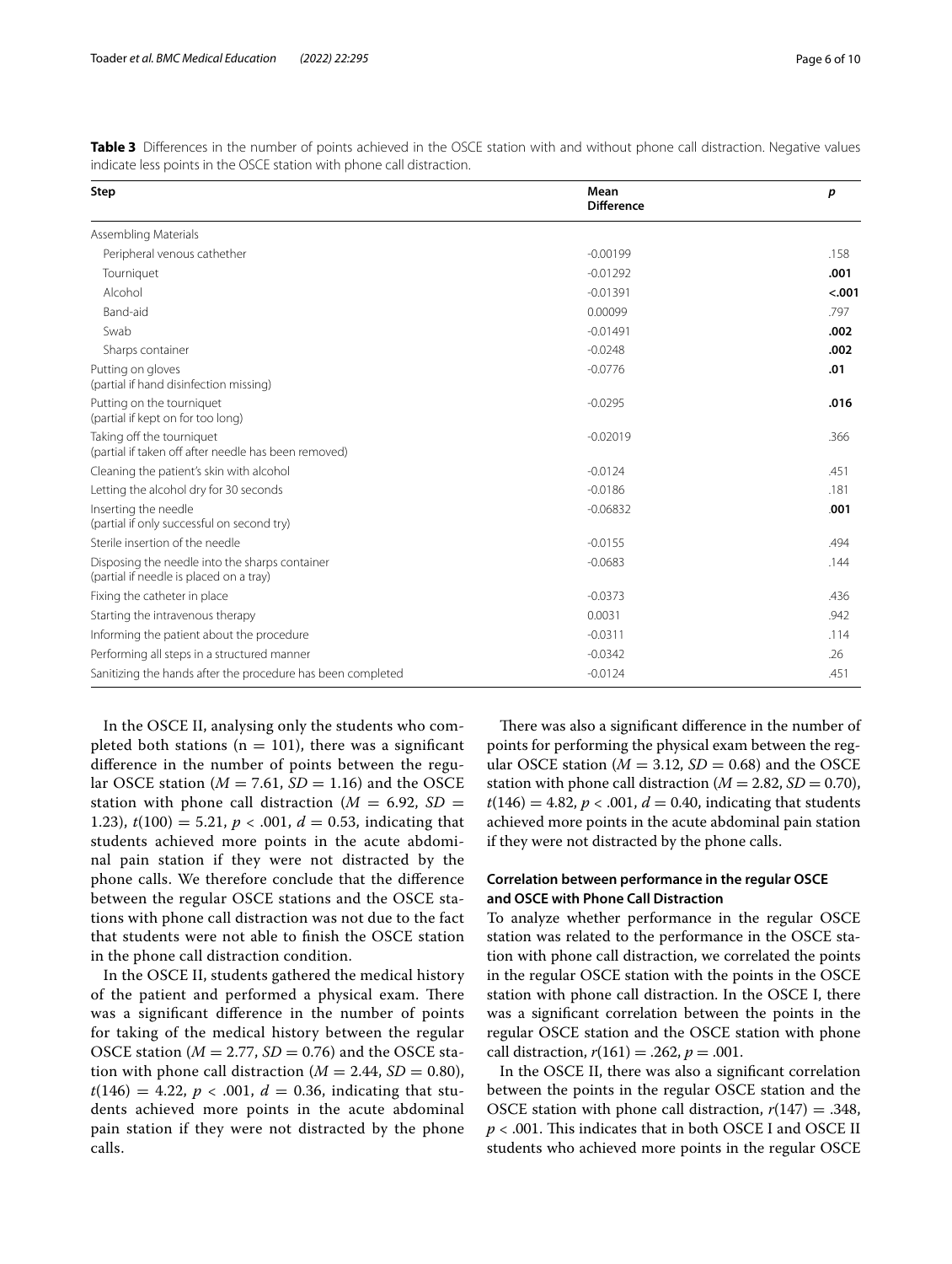| Step                                                                                                       | Mean<br><b>Difference</b> | p       |
|------------------------------------------------------------------------------------------------------------|---------------------------|---------|
| Medical History                                                                                            |                           |         |
| Pain (where, how, when, why)                                                                               | 0.0136                    | .573    |
| Vegetative Symptoms (nausea, vomiting, fever, bowel movements)                                             | $-0.0408$                 | .287    |
| Prior medical history (prior illnesses, prior operations)                                                  | $-0.1463$                 | < .001  |
| Medications and allergies                                                                                  | $-0.1531$                 | < .001  |
| Physical Examination                                                                                       |                           |         |
| Correct positioning of the patient                                                                         | 0.098                     | < .001  |
| Inspection (verbalizing the results)                                                                       | $-0.1469$                 | < .001  |
| Auscultation of the abdomen in all four quadrants                                                          | $-0.0435$                 | .032    |
| Percussion of the abdomen                                                                                  | $-0.185$                  | $-.001$ |
| Palpation of the abdomen (starting in a non-painful region)                                                | $-0.0027$                 | .707    |
| Signs (depending on the scenario)                                                                          | $-0.0218$                 | .195    |
| Diverticulitis: rebound tenderness                                                                         |                           |         |
| Cholecystitis: Murphy's sign                                                                               |                           |         |
| Appendicitis: Blumberg's sign                                                                              |                           |         |
| Diagnosis                                                                                                  |                           |         |
| Naming the correct diagnosis and further diagnostic steps                                                  | $-0.0476$                 | .136    |
| Communication                                                                                              |                           |         |
| Communication with the patient (professional behavior, clear communication, showing empa-<br>thy, hygiene) | $-0.0068$                 | .495    |

<span id="page-6-0"></span>Table 4 Differences in the number of points achieved in the OSCE station with and without phone call distraction. Negative values indicate less points in the OSCE station with phone call distraction.

<span id="page-6-1"></span>**Table 5** Recall rate for the information from the phone call for OSCE I and OSCE II

|         | <b>Patient's Name</b> | <b>Blood Glucose Level</b> |
|---------|-----------------------|----------------------------|
| OSCEI   | 28.0% (45 of 161)     | 46.0% (74 of 161)          |
| OSCE II | 32.7% (48 of 147)     | 57.1% (84 of 147)          |

station also achieved more points in the OSCE station with phone call distraction.

## **Recall of Information from the Phone Call**

In both OSCE I and OSCE II, students were asked whether they could recall the patient's name and blood glucose level. Table [5](#page-6-1) shows the recall rate for OSCE I and OSCE II.

## **Discussion**

This study evaluated the influence of phone calls as distractors on the performance of medical students during an OSCE, which can be validated as a simulation of clinical practice. The collected data showed that students did signifcantly worse when being called while performing either intravenous cannulation in comparison with the regular group. Similar results were found between the two groups for OSCE II regarding the acute abdominal pain station (Fig. [1](#page-7-0)).

This is consistent with widespread research analysing distraction in the medical feld. Several studies have investigated the impact of distraction in diferent scientifc areas and shown a signifcant increase of errors and mistakes associated with increased levels of distraction [[7,](#page-8-6) [8](#page-8-7)]. A recent study by Yang et al. has shown that under certain circumstances phone calls during laparoscopic surgery lead to a decreased performance level and increased stress levels [[4\]](#page-8-3).

This study also showed that a significant difference in points was achieved in comparing the phone call distraction group with the normal group of those that were able to finish the OSCE station. The distraction group scored signifcantly less points compared to the normal group. This was done to ensure that the difference in points was not only accounted for by not fnishing the OSCE station (Fig. [2\)](#page-7-1).

Since an OSCE station is meant to be evaluating practical clinical abilities while simulating daily medical tasks it was used as a portrayal of the clinical setting. The environment in which doctors work on a daily setting houses several distractors which are led especially by auditory stimuli. Studies evaluating auditory stimuli in the surgical feld have shown that an auditory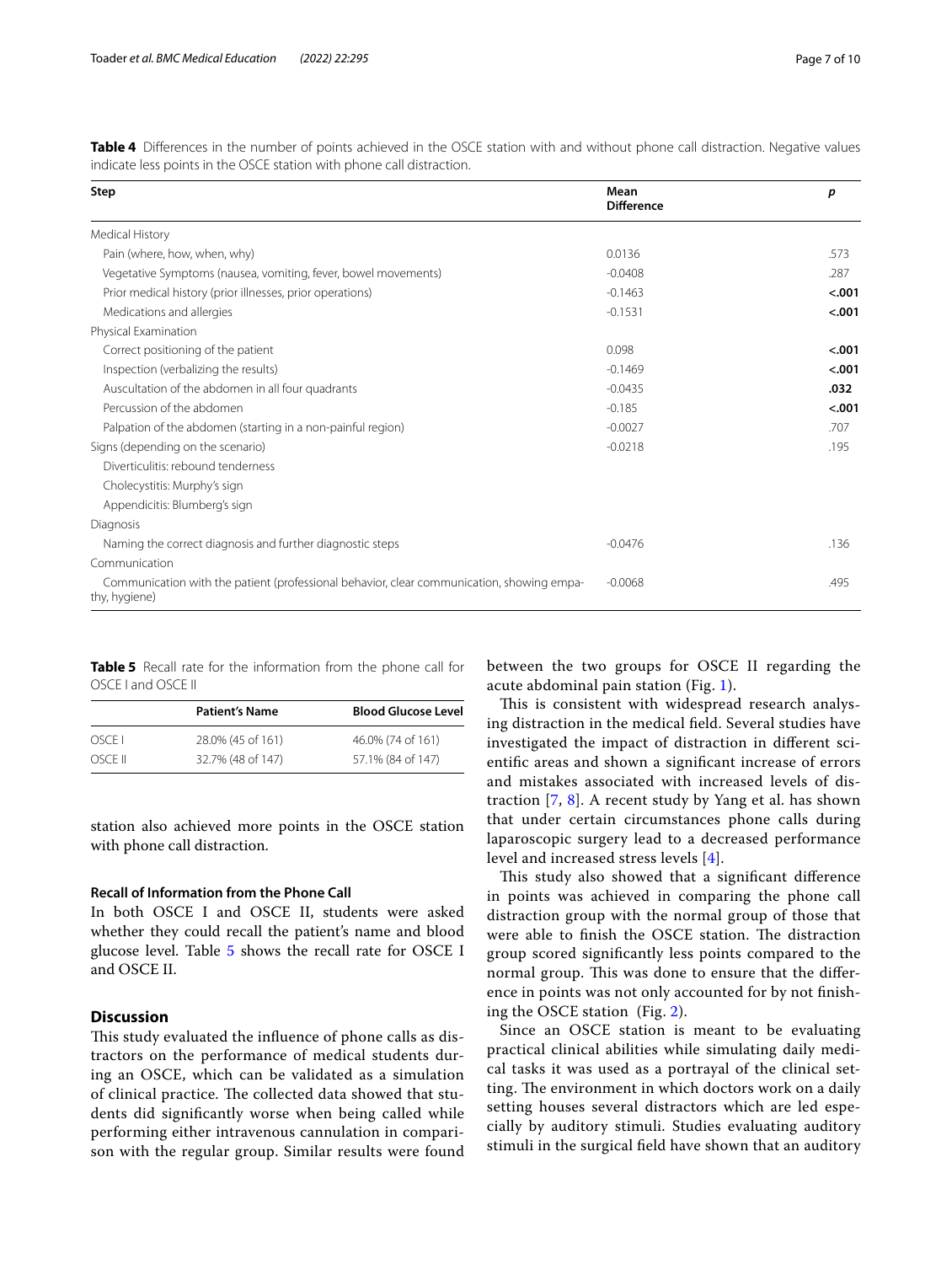

<span id="page-7-0"></span>

<span id="page-7-1"></span>stimulus has greater impact on performance than visual stimuli [[9\]](#page-9-0).

Studies analysing tasks that require a higher level of concentration and focus like laparoscopic surgery or endoscopy have shown the negative infuence of distraction [\[10](#page-9-1)[–12\]](#page-9-2). In comparison our study doesn't evaluate specialized tasks but more standard routine medical procedures like anamnesis, where distraction should also be seen as one major infuencing important factor. When called, doctors are expected to engage, answer or decide about patient related issues which makes phone calls not only intermittent auditory but also cognitive distractors. As a result, it comes to an attention shift from the current task to the new intruding task, forgetting essential parts of the primary task being performed, which results in errors [[7,](#page-8-6) [13](#page-9-3)].

Another question becoming evident from the results is the factor of educating and teaching medical students about distraction in the medical feld. Srisarajivakul et al. tried to integrate the approach of disruptive behaviour into an OSCE station which can also be seen as a distracting agent [[14\]](#page-9-4). Analysing the points achieved in the diferent domains of the checklist of the two OSCEs revealed that the students scored signifcantly less points in essential steps during the venous canulation and the abdominal pain station. Steps like inserting the needle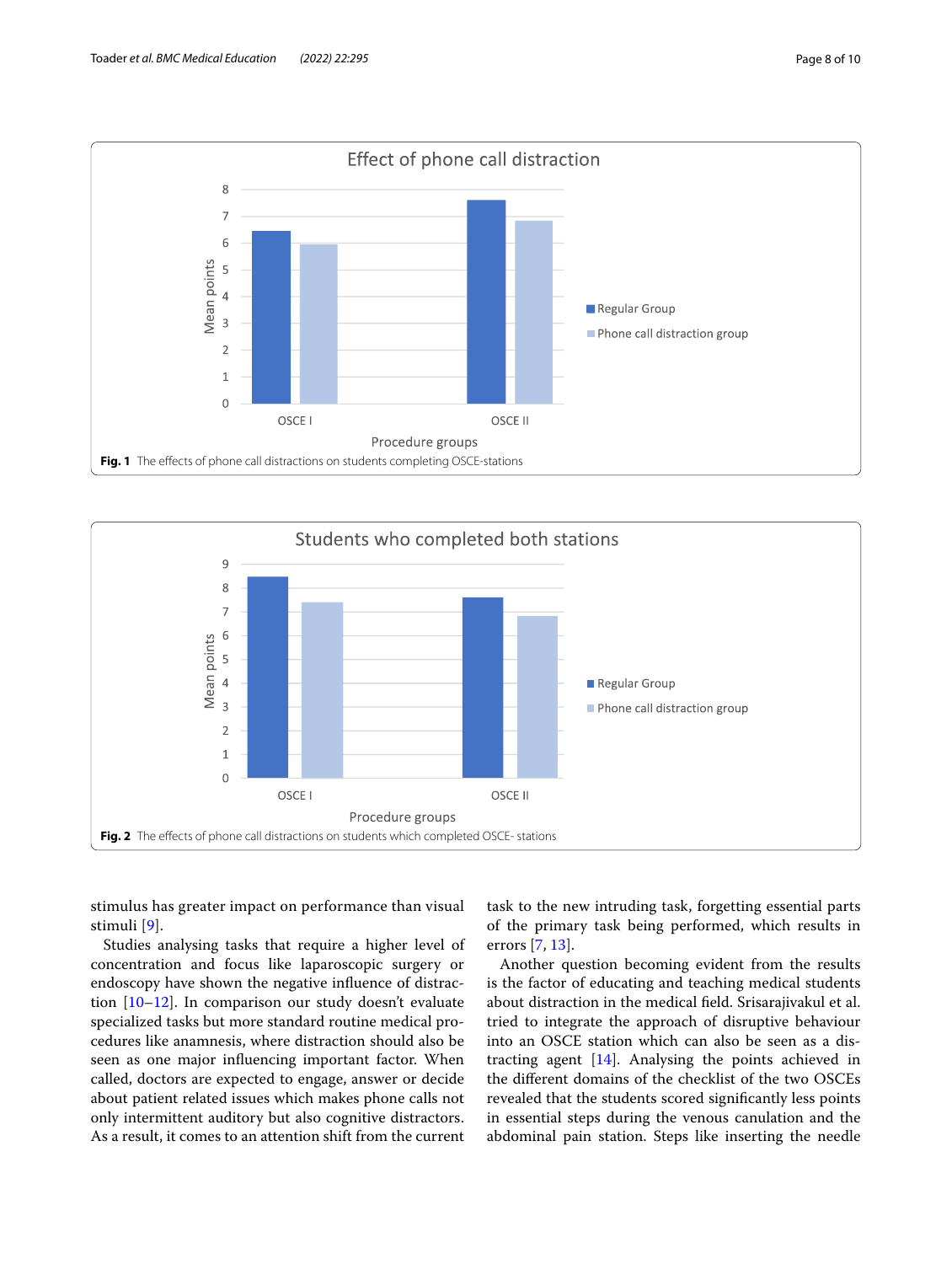correctly, taking a proper medical history, correct auscultation and percussion as well as inspection have a major infuence on the clinical performance. Further studies should be done implementing distractions in medical education and thereby preparing medical students for clinical daily routine.

Even though there will always be distractions because the interrupting agent has particular aim that has to be answered, interruptions and distractions should be kept to a minimum as it is shown to lead to a signifcant increase of errors. That being said the need for more research of how to handle distractions in the medical feld has to be done, especially for young unexperienced doctors [\[7](#page-8-6), [15](#page-9-5)].

## **Limitations**

The limitation of this study involves the OSCE and in how far it is an adequate representation of the normal clinical practice. It can be seen as a tool to teach and validate medical abilities that are necessary to work as a medical doctor, but it will always just be a simulation and therefore not fully display a real-life situation.

Even though in OSCE II the tasks of the abdominal pain station have been swapped to counteract a proposed training efect performing the same stations twice, this can still be seen as a limitation of this study design.

## **Conclusion**

Phone call distraction decreases the performance level of medical students during an OSCE station. On the one hand phone calls during medical work should be held to a minimum and on the other hand distraction should be integrated in the medical education as it is a common factor that especially novice doctors will encounter.

#### **Abbreviation**

OSCE: Objective structured clinical examination.

#### **Acknowledgements**

Not applicable.

All methods were performed in accordance with the relevant guidelines and regulations.

#### **Authors' contributions**

JFT: Conception and design, Acquisition of data, Analysis of data, Interpretation of data, Drafting the work, Final approval of the manuscript. RK: Conception and design, Acquisition of data, Analysis of data, Interpretation of data, Revising the work, Final approval of the manuscript. RRD: Conception and design, Acquisition of data, Analysis of data, Interpretation of data, Revising the work, Final approval of the manuscript. TD: Conception and design, Acquisition of data, Analysis of data, Interpretation of data, Revising the work, Final approval of the manuscript. LF: Acquisition of data, Interpretation of data, Revising the work, Final approval of the manuscript. NJ: Acquisition of data, Interpretation of data, Revising the work, Final approval of the manuscript. MG: Analysis of data, Interpretation of data, Revising the work, Final approval of the manuscript. MZ: Analysis of data, Interpretation of data, Revising the work, Final approval of the manuscript. ACK: Analysis of data, Interpretation of data, Revising the work, Final approval of the manuscript. HFF: Revising the

work, Final approval of the manuscript. RW: Revising the work, Final approval of the manuscript. PP: Revising the work, Final approval of the manuscript. CJB: Revising the work, Final approval of the manuscript.

#### **Funding**

Open Access funding enabled and organized by Projekt DEAL. The authors declare that they have not received any funding.

#### **Availability of data and materials**

The datasets used and/or analysed during the current study are available from the corresponding author on reasonable request.

#### **Declarations**

#### **Ethics approval and consent to participate**

Ethics Committee approval was obtained before the study (Ethics Committee, University of Cologne) and the current study adheres to the criteria of our local ethics committee (No. 19-1327). Written informed consent was given by all participants before study inclusion. All methods were performed in accordance with the relevant guidelines and regulations.

#### **Consent for publication**

Written informed consent was given by all participants before study inclusion. There is no inclusion of details, images or videos relating to an individual person. All methods were performed in accordance with the relevant guidelines and regulations.

#### **Competing interests**

The authors declare that they have no competing interests.

#### **Author details**

<sup>1</sup> Department of General, Visceral, Cancer And Transplant Surgery, University of Cologne, Cologne, Germany. <sup>2</sup> Department of General and Visceral Surgery, Evangelisches Klinikum Bethel, Universitätsklinikum OWL, Bielefeld, Germany.

## Received: 3 August 2021 Accepted: 18 February 2022 Published online: 20 April 2022

#### **References**

- <span id="page-8-0"></span>1. Dittrich F, Back DA, Harren AK, et al. Smartphone and App Usage in Orthopedics and Trauma Surgery: Survey Study of Physicians Regarding Acceptance, Risks, and Future Prospects in Germany. JMIR Form Res. 2020;4(11). <https://doi.org/10.2196/14787>
- <span id="page-8-1"></span>2. Caird JK, Willness CR, Steel P, Scialfa C. A meta-analysis of the efects of cell phones on driver performance. Accid Anal Prev. 2008;40(4):1282–93. <https://doi.org/10.1016/j.aap.2008.01.009>.
- <span id="page-8-2"></span>3. Ward AF, Duke K, Gneezy A, Bos MW. Brain Drain: The Mere Presence of One's Own Smartphone Reduces Available Cognitive Capacity. J Assoc Consum Res. 2017;2(2):140–54.<https://doi.org/10.1086/691462>.
- <span id="page-8-3"></span>4. Yang C, Heinze J, Helmert J, Weitz J, Reissfelder C, Mees ST. Impaired laparoscopic performance of novice surgeons due to phone call distraction: a single-centre, prospective study. Surg Endosc. 2017;31(12):5312–7. [https://doi.org/10.1007/s00464-017-5609-7.](https://doi.org/10.1007/s00464-017-5609-7)
- <span id="page-8-4"></span>5. Nikendei C, Jünger J. OSCE-Praktische Tipps Zur Implementierung Einer Klinisch-Praktischen Prüfung OSCE-Hands on Instructions for the Implementation of an Objective Structured Clinical Examination. . [http://www.](http://www.egms.de/en/journals/zma/2006-23/zma000266.shtml) [egms.de/en/journals/zma/2006-23/zma000266.shtml](http://www.egms.de/en/journals/zma/2006-23/zma000266.shtml)
- <span id="page-8-5"></span>6. Majumder MAA, Kumar A, Krishnamurthy K, Ojeh N, Adams OP, Sa B. An evaluative study of objective structured clinical examination (OSCE): students and examiners perspectives. Adv Med Educ Pract. 2019;10:387–97. [https://doi.org/10.2147/AMEP.S197275.](https://doi.org/10.2147/AMEP.S197275)
- <span id="page-8-6"></span>7. Rivera-Rodriguez AJ, Karsh BT. Interruptions and distractions in healthcare: Review and reappraisal. Qual Saf Heal Care. 2010;19(4):304–12. [https://doi.org/10.1136/qshc.2009.033282.](https://doi.org/10.1136/qshc.2009.033282)
- <span id="page-8-7"></span>8. Balint BJ, Steenburg SD, Lin H, Shen C, Steele JL, Gunderman RB. Do telephone call interruptions havean impact on radiology resident diagnostic accuracy? Acad Radiol. 2014;21(12):1623–8. [https://doi.org/10.1016/j.acra.](https://doi.org/10.1016/j.acra.2014.08.001) [2014.08.001](https://doi.org/10.1016/j.acra.2014.08.001).